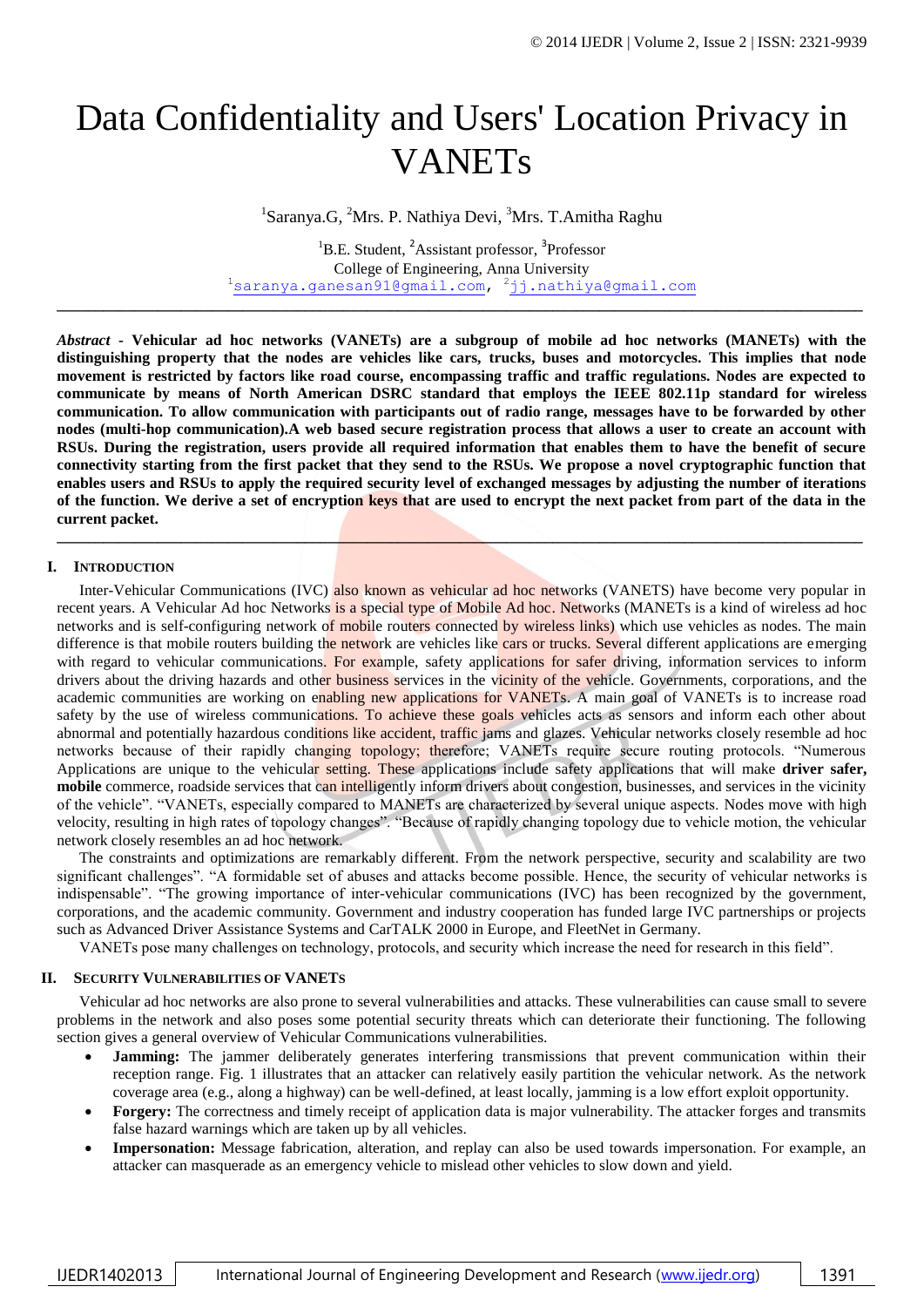- **Privacy:** The inferences on driver's personal data could be made, and thus violating his or her privacy. The vulnerability lies in the periodic and frequent vehicular network traffic: Safety and traffic management messages, transaction based communications (e.g., automated payments).
- **Authentication:** Authentication and the inherent integrity property counter the in-transit traffic tampering and impersonation vulnerabilities.



Fig 1 Jamming

#### *False Position Information*

In VANETs, one critical issue is that when nodes send false position information in their beacon messages, which can severely impact the performance of the network. A potential source for such false position data is malicious nodes. Hence Security in VANETs relies upon the potentially more challenging problem of detecting and correcting malicious data.

VANETs have special requirements in terms of node mobility and position-dependent applications, which are well met by geographic routing protocols. One critical issue is that when nodes send false position information in their beacon messages, this can severely impact the performance of the network. A potential source for such false position data is malicious nodes. The intents of an adversary may range from simply disturbing the proper operation of the system to intercepting traffic exchanged by ordinary users, followed by a potential modification and retransmission.

This section outlines the effects presented in which are caused by falsified position information. Fig. 2 shows an example scenario where node A claims to be at two additional (faked) positions Avi and Avr. Based on a greedy forwarding strategy nodes always select the node nearest to the destination as the next forwarding node. Assuming that F wants to send a packet to node K, it will first send the packet to its only direct neighbor G. G will then forward the packet to the node nearest to the destination from which it received beacons. This seems to be Avr, so the packet ends up at node A, which can now forward, modify, or discard it at will. In the opposite direction, the packet from K will go to I, which will again send it to the assumed best node Avi. So faking only two positions, A is able to intercept all traffic along the road.



Fig 2 Falsified Position Information

#### **III. RELATED WORKS**

In this paper (1), author identified a new wireless location privacy attack correlation attack in the context of wireless LAN system, and he provided a solution silent period to defeat this attack.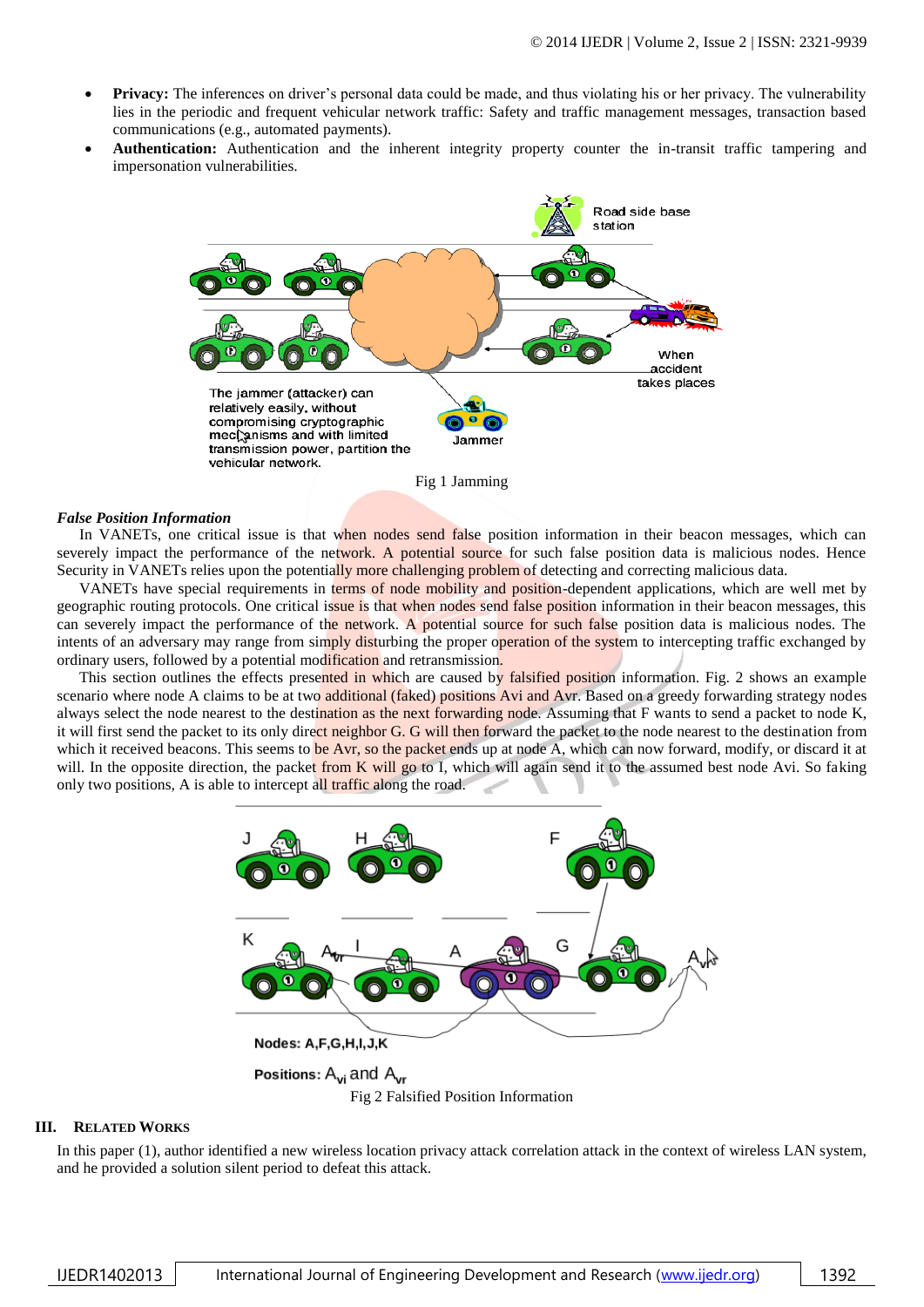# **Pros and cons:**

In this paper author identifies correlation attack as a threat that cannot be defeated using existing periodical pseudonym update solutions and proposed the new concept of a silent period to combat correlation attacks but there are still some other unsolved issues before random address can be integrated into wireless communication protocols such as 802.11. Silent period protocol is the first step for us to realize wireless location privacy protection by random address.

In this paper (2), author analyze a position-based routing approach that makes use of the navigational systems of vehicles and compare this approach with non-position-based ad-hoc routing strategies (Dynamic Source Routing and Ad-Hoc On-Demand Distance Vector Routing).

### **Pros and cons:**

The first detailed micro-level analysis of pathologies for geographic face-based routing protocols, in the presence of location errors in static sensor networks was done but the Location errors can severely degrade performance in

Location based forwarding schemes, making accurate location information a necessity for most geographic routing protocols.

In this paper (3), author discusses about Misbehaving or faulty network nodes, which have to be detected and prevented from disrupting network operation, a problem particularly hard to address in the life-critical VN environment. Existing networks rely mainly on node certificate revocation for attacker eviction, but the lack of an omnipresent infrastructure in VNs may unacceptably delay the retrieval of the most recent and relevant revocation information; this will especially be the case in the early deployment stages of such a highly volatile and large-scale system.

# **Pros and cons:**

In this paper to achieve the revocation author designed two protocols tailored to the characteristics of the VN environment. To eliminate the vulnerability window, due to the latency for the authority to identify faulty or misbehaving nodes and distribute revocation information, we designed a scheme that can robustly and efficiently achieve their isolation, as well as contribute to their eventual revocation but author not discussed on each of the individual components of our framework.

In this paper (4), author mainly survey new routing results in VANET. He introduces unicast protocol, multicast protocol, geocast protocol, mobicast protocol, and broadcast protocol. It is observed that carry-and-forward is the new and key consideration for designing all routing protocols in VANETs.

# **Pros and cons:**

This work surveys existing unicast, multicast, and broadcast protocols for VANETs and the work also surveys important multicast and geocast protocols for VANETs. A mobicast routing protocol in VANETs is also described and the broadcast protocols in VANETs are also introduced and predicted the tendency of the design of routing protocols for VANETs which must be the low communication overhead, the low time cost, and high adjustability for the city, highway, and rural environments.

In this paper (5), author mainly address the problem of mitigating unauthorized tracking of vehicles based on their broadcast communications, to enhance the user location privacy in VANET and propose a scheme called AMOEBA, that provides location privacy by utilizing the group navigation of vehicles.

# **Pros and cons:**

In this paper author proposed a scheme, called AMOEBA that provides location privacy by mitigating the location tracking of vehicles, and protects user privacy by providing vehicles with anonymous access to LBS applications and he discussed about the robustness and liability of the proposed scheme, against active attacks on vehicle safety but here author not considered about mobility of vehicles that will incorporate intersection behavior due to traffic signs and the effects of congested streets, combined with map data and with communication traffic models.

In this paper (6), author discusses the advantages and disadvantages of topology-based and position-based routing protocols and explores the motivation behind their design and trace the evolution of these routing protocols.

#### **Pros and cons:**

In this paper author summarizes the characteristics of representative routing protocols that have either been used or designed specifically for VANETs and also indicated the type and subtypes whether they are topology-based or position-based and whether they are proactive/reactive, DTN or Non-DTN, overlay or not.

In this paper (7), authors have studied a technique to discover services using roadside units. In this approach, they utilize the network layer routing protocols to determine whether or not the service provider is reachable. If a route to the service provider is not available, they propose to utilize a backbone network, such as the Internet, to find a route.

#### **Pros and cons:**

In this paper author have proposed a new service discovery approach and exploits the presence of roadside units in order to increase the efficiency of service discovery. The results confirm the feasibility of this approach for service discovery in vehicular ad-hoc networks but in this paper author not considered about the security issues in service discovery.

In this paper (8), author presents Ad-hoc On Demand Distance Vector Routing (AODV), a novel algorithm for the operation of such ad-hoc networks. Each Mobile Host operates as a specialized router, and routes are obtained as needed (i.e., on-demand) with little or no reliance on periodic advertisements. **Pros and cons:**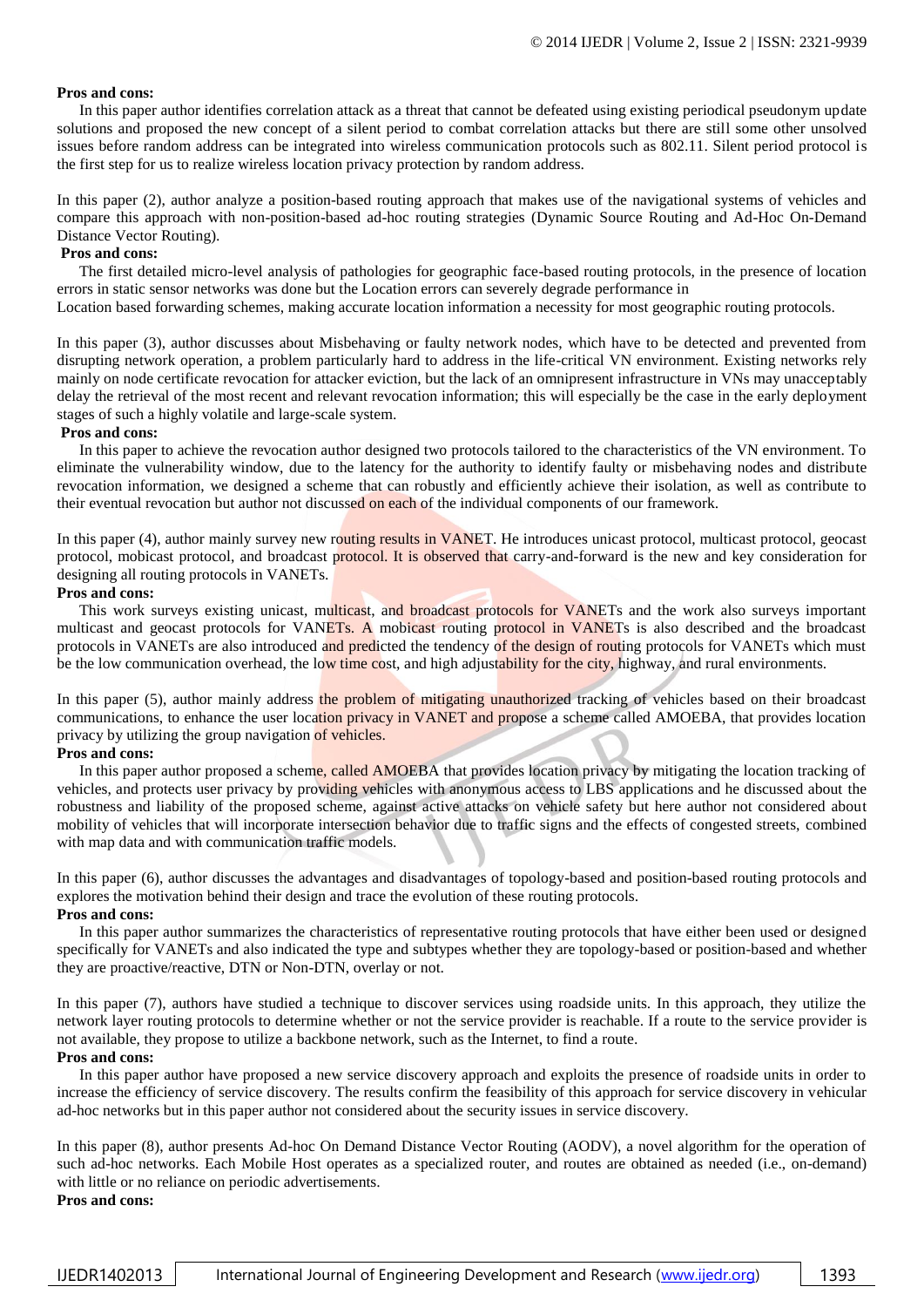AODV is an on demand routing protocol in which routes are established on demand and destination sequence numbers are used to find the latest route to the destination. The connection setup delay is less. The HELLO messages supporting the routes maintenance are range-limited, so they do not cause unnecessary overhead in the network but the intermediate nodes can lead to inconsistent routes if the source sequence number is very old and the intermediate nodes have a higher but not the latest destination sequence number, thereby having stale entries.

In this paper (9), authors introduce an anonymous batch authenticated and key agreement (ABAKA) scheme to authenticate multiple requests sent from different vehicles and establish different session keys for different vehicles at the same time. In vehicular ad hoc networks (VANETs), the speed of a vehicle is changed from 10 to 40 m/s (36–144 km/h); therefore, the need for efficient authentication is inevitable.

### **Pros and cons:**

In this paper author proposed a novel ABAKA scheme for value-added services in VANETs. With ABAKA, an SP can simultaneously authenticate multiple requests and establish different session keys with vehicles. ABAKA considers not only scalability and security issues but privacy preservation as well and to deal with the invalid request problem, a detection algorithm has also been proposed but author not considered about the issues like mobility model and predicable routing, designing novel schemes to gain more efficiency.

In this paper (10), author presents a position-based routing scheme called Connectivity-Aware Routing (CAR) designed specifically for inter-vehicle communication in a city and/or highway environment.

#### **Pros and cons:**

A new Connectivity-Aware Routing protocol (CAR) for VANETs is proposed. The CAR protocol is based on PGB and AGF to provide a scalable low overhead routing algorithm for inter-vehicle communication both in the city and on the highway but the design of CAR does not naturally allow for the inclusion of location errors in the analysis.

#### **IV. EXISTING SYSTEM**

There have been several proposals for privacy preservation in VANETs. If VANET users use the same ID whenever they send a packet, an attacker could listen to their packets and build a profile of their locations, which hacks their privacy. Hence, pseudonyms were proposed to deceive attackers. The techniques of mix zones, silent period, and ad hoc anonymity were proposed.

#### **Disadvantages**

- Pseudonyms refill
- Privacy leakage by a malicious group leader
- A user may not find other users that are willing to enter into mix zone

#### **V. PROPOSED SYSTEM**

In this project, we propose a novel approach for users to start their connections in the VANET in a secure way. We illustrate a new handover scheme that is particularly suitable for VANETs. We explain a new cryptographic approach that provides much higher security measures compared to existing ones and analyze the performance of our approach using mathematical and simulation means. We suggest two novel mechanisms for data confidentiality and users' location privacy in VANETs.

#### **Advantages**

- Data security is enhanced
- Load overhead in RSU is reduced by distribution using time slots
- Performance is improved

#### **Model Diagram**



#### **Modules**

- Creating the VANET environment
	- Route discovery
		- $\lambda$  Route request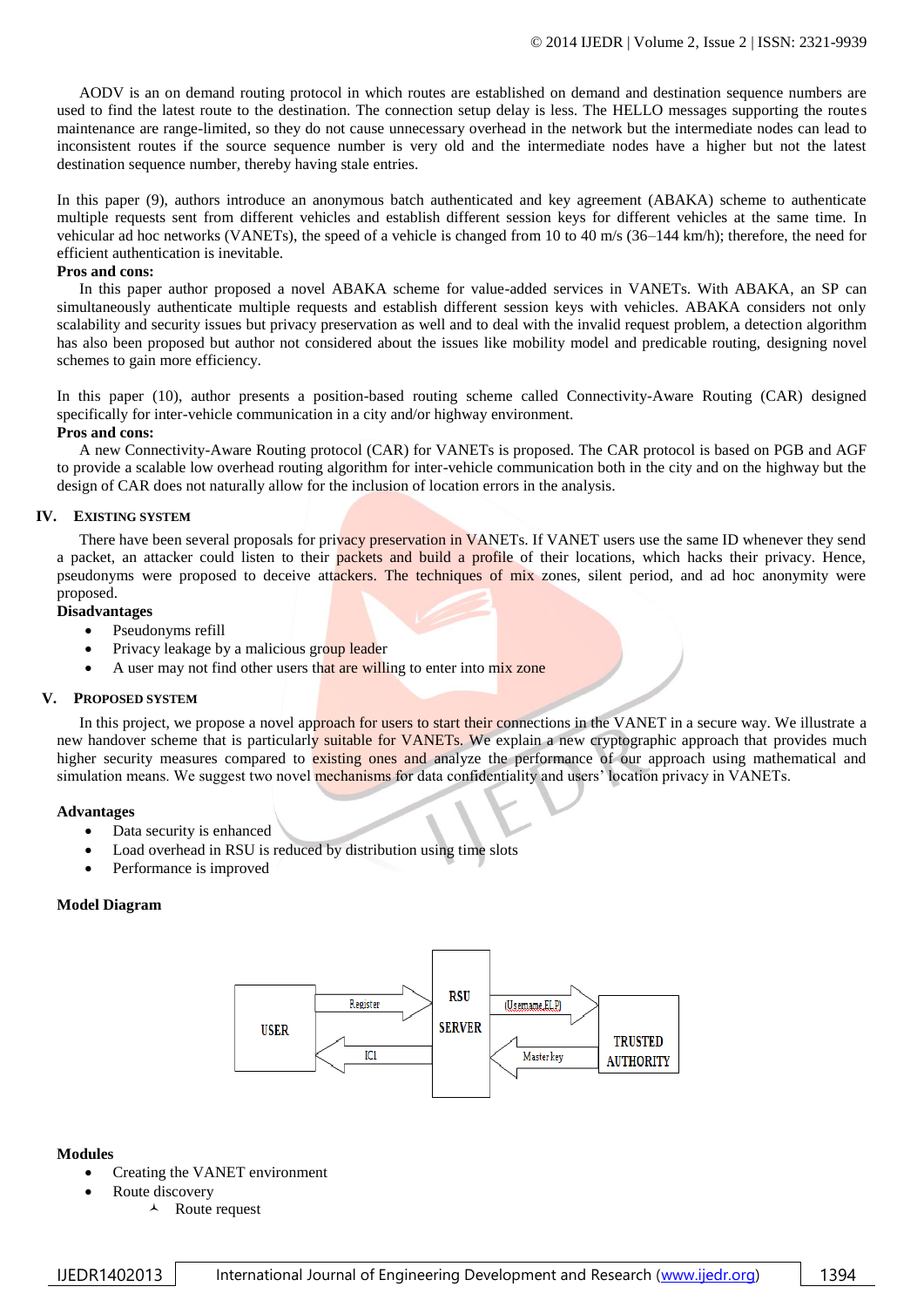# $\lambda$  Route reply

- Registration process in the RSU
- Vehicular communication using RSU

# **1) Creating the VANET environment**

We are going to build the vehicles that are Inbuilt with the sensors. Setup the RSU for the Particular coverage area of the vehicles. Build the TA (Trusted Authority) which will check the vehicle entering into the particular coverage area and provide authentication to the user.



# **2) Route discovery**

If the source vehicle has no route to the destination vehicle, then source vehicle initiates the route discovery in an on-demand fashion after generating RREQ, node looks up its own neighbor table to find if it has any closer neighbor vehicle toward the destination vehicle.

If a closer neighbor vehicle is available, the RREQ packet is forwarded to that vehicle.

If no closer neighbor vehicle is the RREQ packet is flooded to all neighbor vehicles.

A destination vehicle replies to a received RREQ packet with a route reply (RREP) packet in only the following three cases:

- If the RREQ packet is the first to be received from this source vehicle
- If the RREQ packet contains a higher source sequence number than the RREQ packet previously responded to by the destination vehicle
- If the RREQ packet contains the same source sequence number as the RREQ packet previously responded to by the destination vehicle, but the new packet indicates that a better quality route is available.

# **3) Registration process in the RSU:**

- All the users in the VANET should register their details in the RSU.
- After registration the RSU will provide one initial packet key to the user.



Using this initial packet key, the user will get information about the other nearby vehicles from the TA.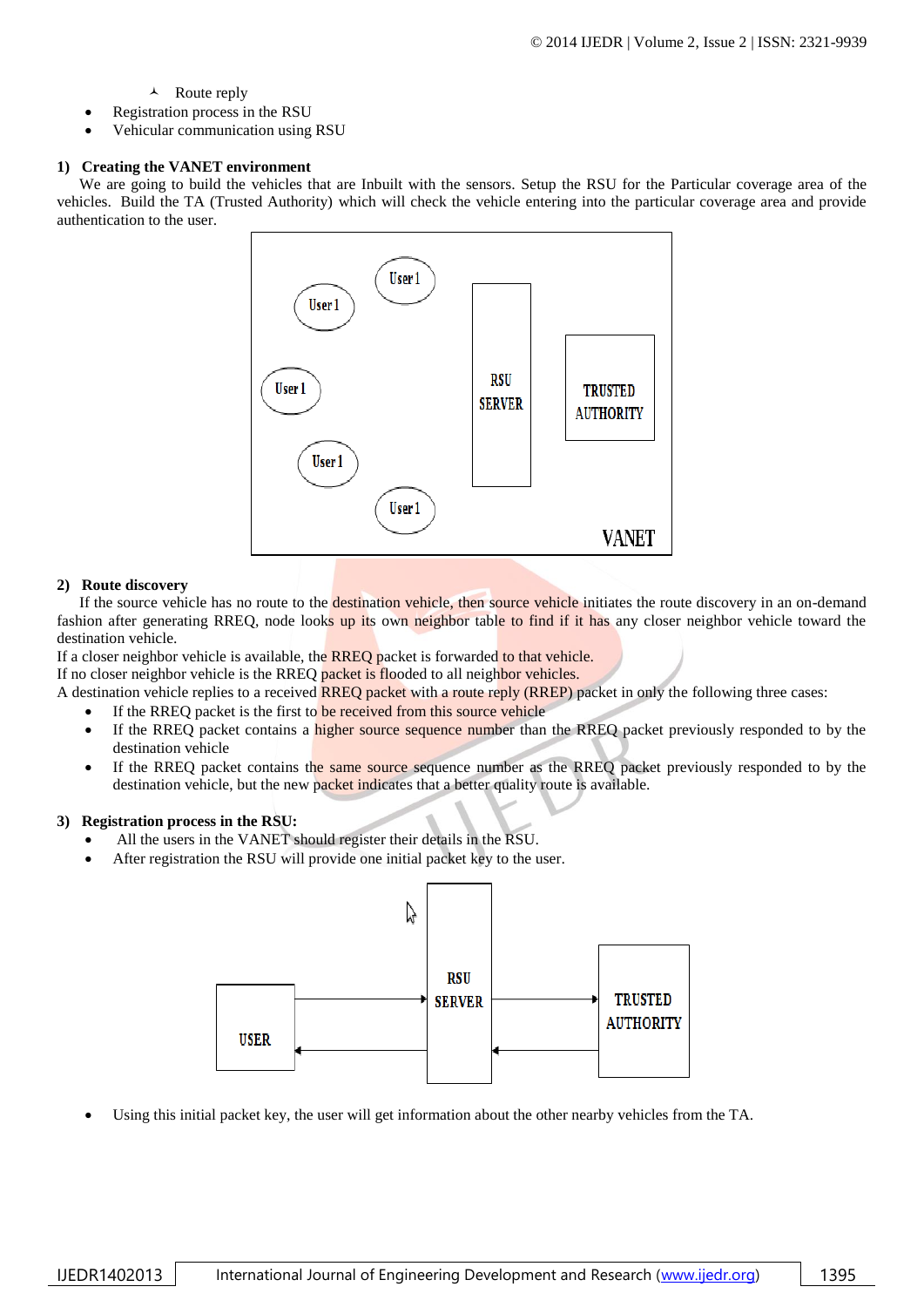

#### **4) Vehicular communication using RSU**

In this module, we are implementing a routing protocol to transfer messages between the vehicles through RSU. This communication should be service oriented so that the RSU is exploited from obtaining the various types of data.



For switching connection between RSUs Step1: user will send handover request to current RSU

Step2: current RSU will send user next pseudonym and next packet key to new RSU

Step3: Current RSU will send handover confirm packet to user

Step4: User will send HELLO message to new RSU

Step5: new RSU assigns a new pseudonym to user and forwards id

Step6: user will give ACK

Step7: user pending data will access

Step8: new RSU will send data to the user

# **VI. CONCLUSION**

*Algorithm*

In this paper, we investigate security issues for the interworking of VANET. We resolve this issue by using TA. Every vehicles in the VANET must register its own details into RSU, that details validating by TA. Only registered users can access the network. And also we made secure data transmission by secret key crypto system.

IJEDR1402013 | International Journal of Engineering Development and Research (www.ijedr.org) | 1396